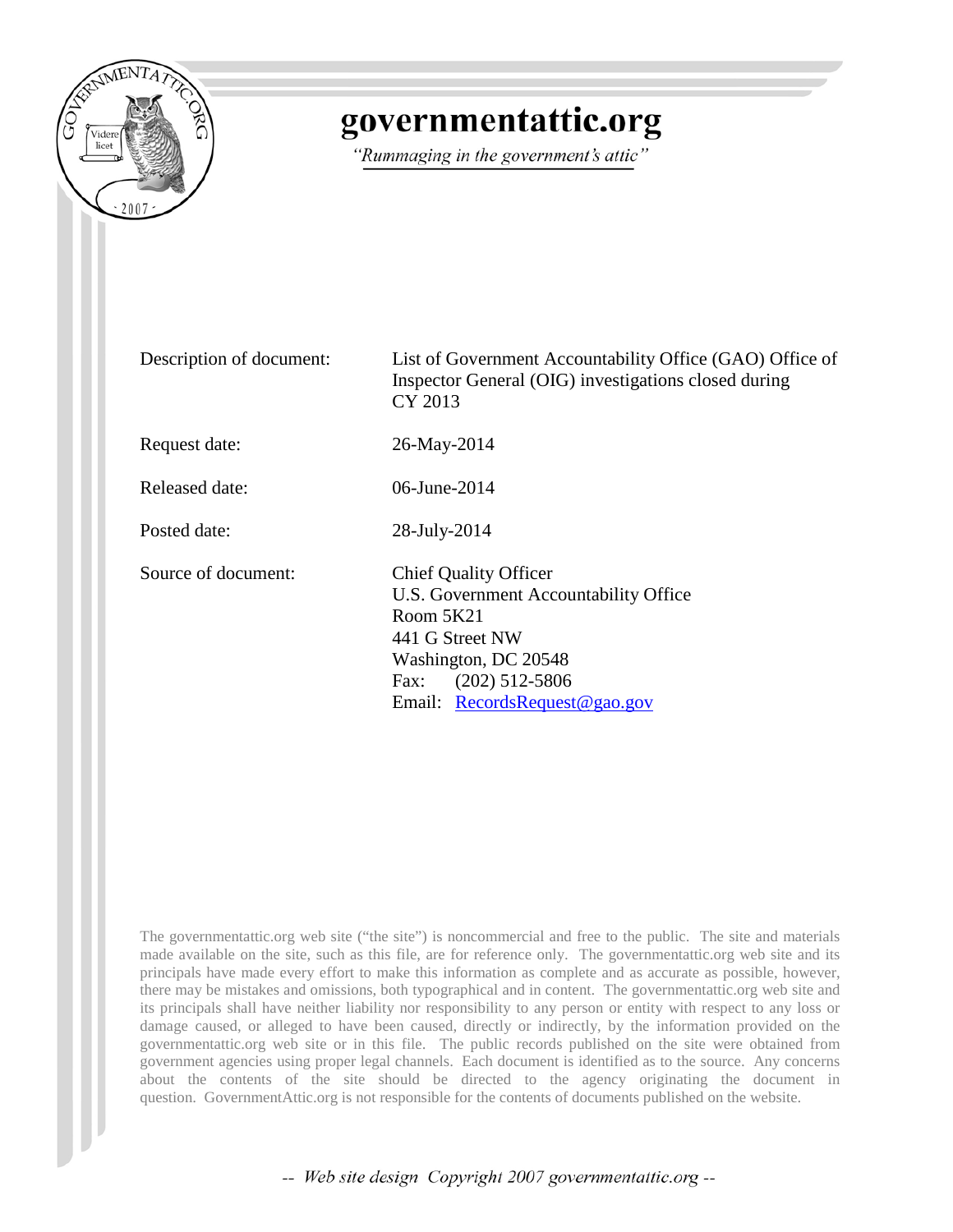

June 6, 2013

This letter is in response to your May 26, 2014 request for a listing of GAO Office of Inspector General investigations that were closed in calendar year 2013. Our office received your request on June 2, 2014. We have processed your request under the procedures set forth in 4 C.F.R. Part 81, Public Availability of Government Accountability Office Records. This GAO regulation governs the processing of all requests for GAO documents.

The document specified in your access request is enclosed. Some material is exempt from disclosure under 4 C.F.R. 81.6(f). Accordingly, you will see redactions of excerpts that are exempt from disclosure under that provision.

Further consideration of your request may be obtained by an appeal letter to the Inspector General, Adam R. Trzeciak, setting forth the basis for your appeal.

Sincerely,

 $a^{\nu}$ 

Cynthia A. Hogue Counsel to Inspector General

**Enclosure**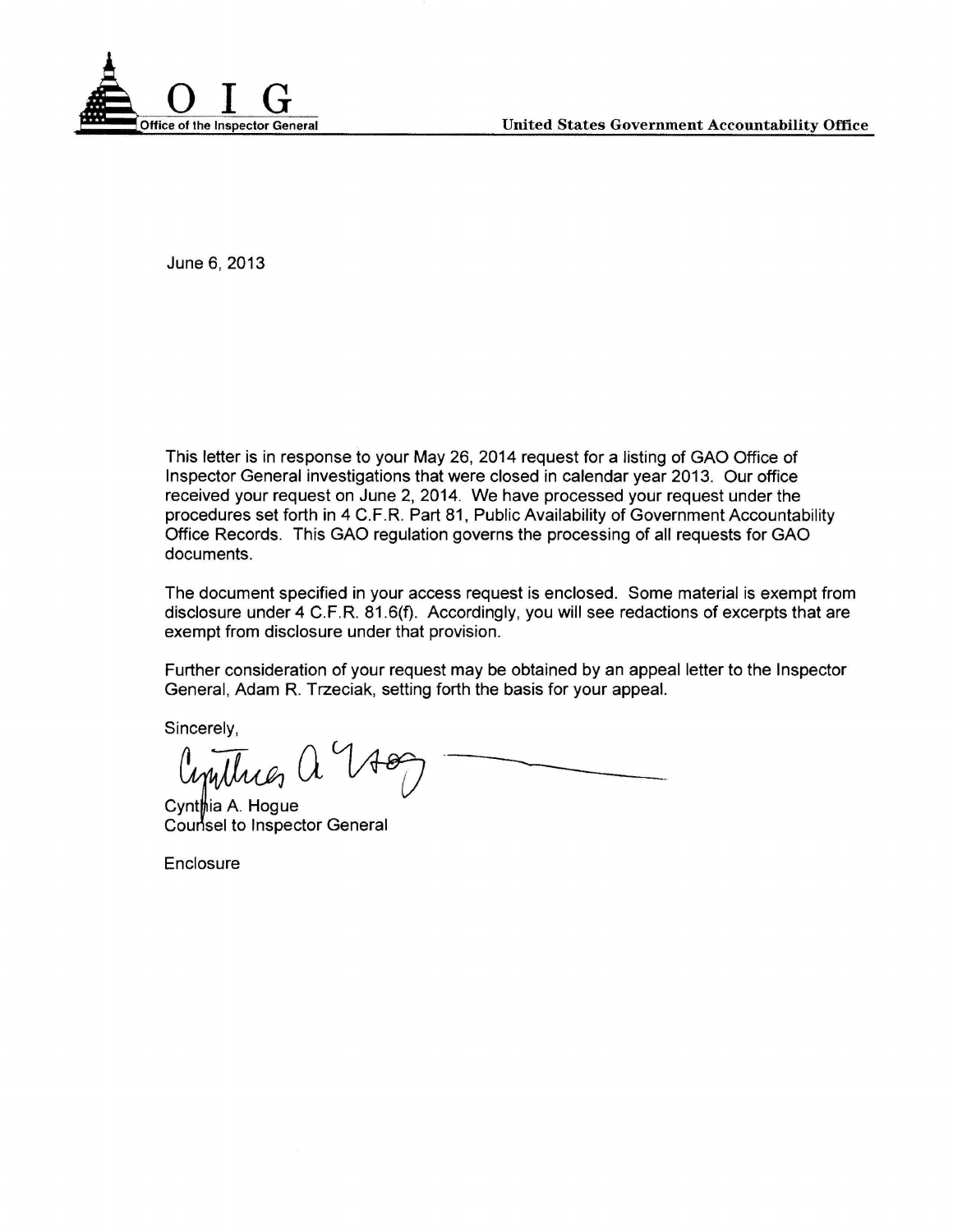| <b>Case Title</b><br>Possible Conflict of Interest, GAO<br><b>Employee &amp; UNICCO</b> | <b>Closing Date</b>                                                                                                                                                                                                                                                                                                                                                                                                                                                                                                                                                                                                                                                                                                                                                                                                                                                                                                                                                                                                                                                                                                                                                    |
|-----------------------------------------------------------------------------------------|------------------------------------------------------------------------------------------------------------------------------------------------------------------------------------------------------------------------------------------------------------------------------------------------------------------------------------------------------------------------------------------------------------------------------------------------------------------------------------------------------------------------------------------------------------------------------------------------------------------------------------------------------------------------------------------------------------------------------------------------------------------------------------------------------------------------------------------------------------------------------------------------------------------------------------------------------------------------------------------------------------------------------------------------------------------------------------------------------------------------------------------------------------------------|
|                                                                                         |                                                                                                                                                                                                                                                                                                                                                                                                                                                                                                                                                                                                                                                                                                                                                                                                                                                                                                                                                                                                                                                                                                                                                                        |
|                                                                                         | 3/12/2013                                                                                                                                                                                                                                                                                                                                                                                                                                                                                                                                                                                                                                                                                                                                                                                                                                                                                                                                                                                                                                                                                                                                                              |
| Possible GAO Employee misconduct -                                                      |                                                                                                                                                                                                                                                                                                                                                                                                                                                                                                                                                                                                                                                                                                                                                                                                                                                                                                                                                                                                                                                                                                                                                                        |
| CG's office                                                                             | 5/3/2013                                                                                                                                                                                                                                                                                                                                                                                                                                                                                                                                                                                                                                                                                                                                                                                                                                                                                                                                                                                                                                                                                                                                                               |
| American Eagle Sweepstakes scam<br>Meuse of Covernment Property rex                     | 9/5/2013<br>3492013                                                                                                                                                                                                                                                                                                                                                                                                                                                                                                                                                                                                                                                                                                                                                                                                                                                                                                                                                                                                                                                                                                                                                    |
| Allegation the FAIS & Fraudnet failed to                                                |                                                                                                                                                                                                                                                                                                                                                                                                                                                                                                                                                                                                                                                                                                                                                                                                                                                                                                                                                                                                                                                                                                                                                                        |
| act upon an allegation submitted                                                        |                                                                                                                                                                                                                                                                                                                                                                                                                                                                                                                                                                                                                                                                                                                                                                                                                                                                                                                                                                                                                                                                                                                                                                        |
|                                                                                         | 3/28/2013                                                                                                                                                                                                                                                                                                                                                                                                                                                                                                                                                                                                                                                                                                                                                                                                                                                                                                                                                                                                                                                                                                                                                              |
|                                                                                         |                                                                                                                                                                                                                                                                                                                                                                                                                                                                                                                                                                                                                                                                                                                                                                                                                                                                                                                                                                                                                                                                                                                                                                        |
|                                                                                         | 9/23/2013                                                                                                                                                                                                                                                                                                                                                                                                                                                                                                                                                                                                                                                                                                                                                                                                                                                                                                                                                                                                                                                                                                                                                              |
|                                                                                         | 3/19/2013<br>3/27/2013                                                                                                                                                                                                                                                                                                                                                                                                                                                                                                                                                                                                                                                                                                                                                                                                                                                                                                                                                                                                                                                                                                                                                 |
|                                                                                         |                                                                                                                                                                                                                                                                                                                                                                                                                                                                                                                                                                                                                                                                                                                                                                                                                                                                                                                                                                                                                                                                                                                                                                        |
|                                                                                         | 3/20/2013                                                                                                                                                                                                                                                                                                                                                                                                                                                                                                                                                                                                                                                                                                                                                                                                                                                                                                                                                                                                                                                                                                                                                              |
|                                                                                         |                                                                                                                                                                                                                                                                                                                                                                                                                                                                                                                                                                                                                                                                                                                                                                                                                                                                                                                                                                                                                                                                                                                                                                        |
| handling Taxpayer Information                                                           | 962088                                                                                                                                                                                                                                                                                                                                                                                                                                                                                                                                                                                                                                                                                                                                                                                                                                                                                                                                                                                                                                                                                                                                                                 |
| Possible Misappropriation of OS Funds                                                   | 3/11/2013                                                                                                                                                                                                                                                                                                                                                                                                                                                                                                                                                                                                                                                                                                                                                                                                                                                                                                                                                                                                                                                                                                                                                              |
| - Email scam -                                                                          | 2000                                                                                                                                                                                                                                                                                                                                                                                                                                                                                                                                                                                                                                                                                                                                                                                                                                                                                                                                                                                                                                                                                                                                                                   |
|                                                                                         | 9/5/2013                                                                                                                                                                                                                                                                                                                                                                                                                                                                                                                                                                                                                                                                                                                                                                                                                                                                                                                                                                                                                                                                                                                                                               |
|                                                                                         | 3/31/2013                                                                                                                                                                                                                                                                                                                                                                                                                                                                                                                                                                                                                                                                                                                                                                                                                                                                                                                                                                                                                                                                                                                                                              |
|                                                                                         |                                                                                                                                                                                                                                                                                                                                                                                                                                                                                                                                                                                                                                                                                                                                                                                                                                                                                                                                                                                                                                                                                                                                                                        |
|                                                                                         | 7/23/2013                                                                                                                                                                                                                                                                                                                                                                                                                                                                                                                                                                                                                                                                                                                                                                                                                                                                                                                                                                                                                                                                                                                                                              |
|                                                                                         |                                                                                                                                                                                                                                                                                                                                                                                                                                                                                                                                                                                                                                                                                                                                                                                                                                                                                                                                                                                                                                                                                                                                                                        |
|                                                                                         | 6/24/2013                                                                                                                                                                                                                                                                                                                                                                                                                                                                                                                                                                                                                                                                                                                                                                                                                                                                                                                                                                                                                                                                                                                                                              |
|                                                                                         |                                                                                                                                                                                                                                                                                                                                                                                                                                                                                                                                                                                                                                                                                                                                                                                                                                                                                                                                                                                                                                                                                                                                                                        |
|                                                                                         | 3/31/2013                                                                                                                                                                                                                                                                                                                                                                                                                                                                                                                                                                                                                                                                                                                                                                                                                                                                                                                                                                                                                                                                                                                                                              |
|                                                                                         |                                                                                                                                                                                                                                                                                                                                                                                                                                                                                                                                                                                                                                                                                                                                                                                                                                                                                                                                                                                                                                                                                                                                                                        |
|                                                                                         | 3/27/2013                                                                                                                                                                                                                                                                                                                                                                                                                                                                                                                                                                                                                                                                                                                                                                                                                                                                                                                                                                                                                                                                                                                                                              |
|                                                                                         |                                                                                                                                                                                                                                                                                                                                                                                                                                                                                                                                                                                                                                                                                                                                                                                                                                                                                                                                                                                                                                                                                                                                                                        |
|                                                                                         |                                                                                                                                                                                                                                                                                                                                                                                                                                                                                                                                                                                                                                                                                                                                                                                                                                                                                                                                                                                                                                                                                                                                                                        |
| 0003- FMA Alleged Planning Conference                                                   |                                                                                                                                                                                                                                                                                                                                                                                                                                                                                                                                                                                                                                                                                                                                                                                                                                                                                                                                                                                                                                                                                                                                                                        |
| G-13-0126-HL-P<br>in Seattle is Waste of Financial Resources                            | 3/11/2013                                                                                                                                                                                                                                                                                                                                                                                                                                                                                                                                                                                                                                                                                                                                                                                                                                                                                                                                                                                                                                                                                                                                                              |
|                                                                                         |                                                                                                                                                                                                                                                                                                                                                                                                                                                                                                                                                                                                                                                                                                                                                                                                                                                                                                                                                                                                                                                                                                                                                                        |
|                                                                                         | 3/22/2013                                                                                                                                                                                                                                                                                                                                                                                                                                                                                                                                                                                                                                                                                                                                                                                                                                                                                                                                                                                                                                                                                                                                                              |
|                                                                                         |                                                                                                                                                                                                                                                                                                                                                                                                                                                                                                                                                                                                                                                                                                                                                                                                                                                                                                                                                                                                                                                                                                                                                                        |
|                                                                                         | 7/23/2013                                                                                                                                                                                                                                                                                                                                                                                                                                                                                                                                                                                                                                                                                                                                                                                                                                                                                                                                                                                                                                                                                                                                                              |
|                                                                                         |                                                                                                                                                                                                                                                                                                                                                                                                                                                                                                                                                                                                                                                                                                                                                                                                                                                                                                                                                                                                                                                                                                                                                                        |
|                                                                                         | 9/30/2013                                                                                                                                                                                                                                                                                                                                                                                                                                                                                                                                                                                                                                                                                                                                                                                                                                                                                                                                                                                                                                                                                                                                                              |
|                                                                                         |                                                                                                                                                                                                                                                                                                                                                                                                                                                                                                                                                                                                                                                                                                                                                                                                                                                                                                                                                                                                                                                                                                                                                                        |
|                                                                                         | $\label{eq:reduced} \mathcal{L}_{\mathcal{A}} = \mathcal{L}_{\mathcal{A}} \mathcal{L}_{\mathcal{A}} \mathcal{L}_{\mathcal{A}} \mathcal{L}_{\mathcal{A}} \mathcal{L}_{\mathcal{A}} \mathcal{L}_{\mathcal{A}} \mathcal{L}_{\mathcal{A}} \mathcal{L}_{\mathcal{A}} \mathcal{L}_{\mathcal{A}} \mathcal{L}_{\mathcal{A}} \mathcal{L}_{\mathcal{A}} \mathcal{L}_{\mathcal{A}} \mathcal{L}_{\mathcal{A}} \mathcal{L}_{\mathcal{A}} \mathcal{L}_{\mathcal{A}} \mathcal{L}_{\mathcal{A}} \mathcal{L}_{\$                                                                                                                                                                                                                                                                                                                                                                                                                                                                                                                                                                                                                                                                        |
| Card                                                                                    | 9/27/2013                                                                                                                                                                                                                                                                                                                                                                                                                                                                                                                                                                                                                                                                                                                                                                                                                                                                                                                                                                                                                                                                                                                                                              |
| - Possible falsification of                                                             |                                                                                                                                                                                                                                                                                                                                                                                                                                                                                                                                                                                                                                                                                                                                                                                                                                                                                                                                                                                                                                                                                                                                                                        |
| hiring documents                                                                        | 9/25/2013                                                                                                                                                                                                                                                                                                                                                                                                                                                                                                                                                                                                                                                                                                                                                                                                                                                                                                                                                                                                                                                                                                                                                              |
| Hotline- OIG-13-08-0020-                                                                | 2 ryde                                                                                                                                                                                                                                                                                                                                                                                                                                                                                                                                                                                                                                                                                                                                                                                                                                                                                                                                                                                                                                                                                                                                                                 |
| <b>Dispute Findings in Report GAO-</b>                                                  | Sat.                                                                                                                                                                                                                                                                                                                                                                                                                                                                                                                                                                                                                                                                                                                                                                                                                                                                                                                                                                                                                                                                                                                                                                   |
| 38.3                                                                                    | 9/11/2013                                                                                                                                                                                                                                                                                                                                                                                                                                                                                                                                                                                                                                                                                                                                                                                                                                                                                                                                                                                                                                                                                                                                                              |
|                                                                                         | Respiting H.S. Somel 12 Syers.<br>September 2012<br>T&A abuse by GAO Employee in Seattle<br><b>Field Office</b><br>Misuse of FAIS Undercover Credit Card<br><b>ARM Travel voucher Fraud -</b><br><b>Possible Violations of GAO Hiring Process</b><br>in ARM - FY12-195 and OIG-12-07-0031<br>Possible Victation of CAO policy on<br>Impersonation of GAO Employee<br>Possible Violation of GAO Hiring Process<br><b>HCO Employee -</b><br>Possibly<br>Misusing Leave & Telework<br>Unauthorized Release of GAO document<br>#2<br>Hotline-<br>Alleged<br><b>Unauthorized Use of Government Vehicle</b><br>Hotline -<br>- Possible<br>Compromise of Personally Identifiable<br>Information (PII)<br>Hotline - Olig-13,02,0014,8, Olig-13-02-<br>Lead Request- Department of Education<br>$OIG -$<br>Littoral Combat Ship - Unauthorized<br>Document Release<br><b>FRAME BARSH</b><br>Hotline - OIG-13-06-0002 and OIG-13-08-<br>0020 - GAO Horse Welfare Report<br>Number GAO-11-228<br>Hotline - OIG-13-06-0005 -<br>- Possible Falsification of Time<br>11-228 Horse Welfare<br>Hotline-OIG-13-09-0007- Possible<br>Government Waste Related to Utility<br>Consumption |